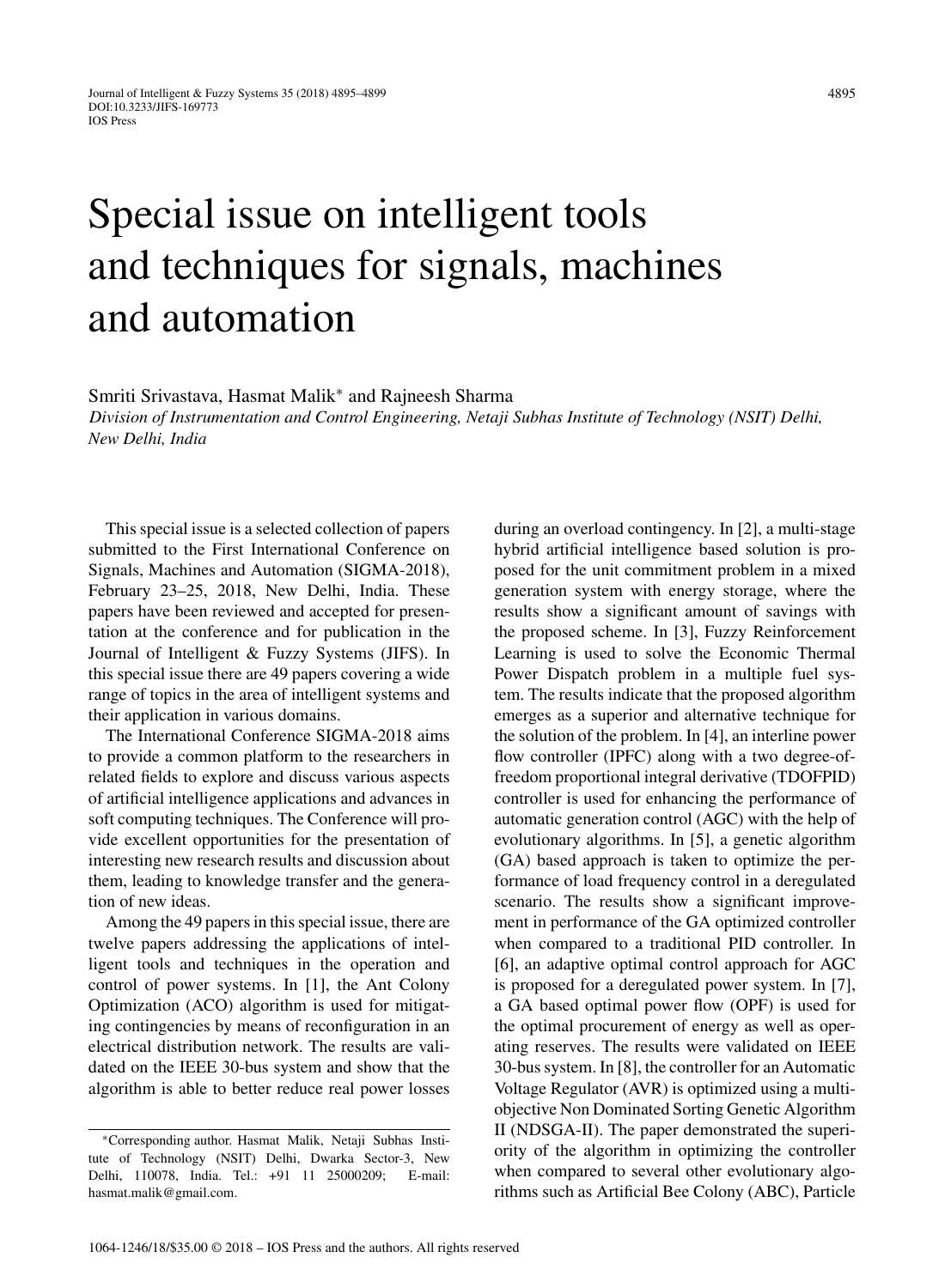Swarm Optimization (PSO), Differential Evolution Algorithm (DEA) etc. In [9], a Multi Class Support Vector Machine (MC-SVM) was used for fault detection and classification in a multi-terminal HVDC transmission system. The classifier is demonstrated to be capable of accurately classifying LG faults with an overall accuracy over 99%. In [10], a PSO based scheme is used for optimally tuning a Unified Power Flow Controller (UPFC) on a standard IEEE 30-bus system. In [11], a Quantum Particle Swarm Optimization technique is employed for solving the expansion planning problem in a 72-bus practical distribution network. The performance is compared to the standard PSO algorithm to illustrate the better performance of the proposed algorithm. In [12], an Adaptive Neuro Fuzzy Inference System (ANFIS) is used to enhance the performance of UPFC. The performance is compared to both conventional control schemes as well as a fuzzy controller.

There are seven papers that involve the use of intelligent techniques in the field of renewable energy. In [13], k-Nearest Neighbor (kNN) as well as Artificial Neural Network (ANN) is used to perform a deterministic and probabilistic wind speed forecasting methodology. The results show that while the Multi-Layer Perceptron (MLP) based ANN gives a forecasting accuracy of around 94%, the kNN algorithm is able to improve this to over 99%. In [14], a simultaneous optimization technique is proposed for a renewable energy based pumped storage scheme for the ancillary services market for a deregulated power sector. In [15], a multi-objective Glowworm Swarm Optimization technique is used for solving the optimal scheduling problem in a Thermal-Wind Power system. In [16], load frequency control is performed using a fractional order controller optimized using PSO for a solar-diesel based isolated power system. In [17], a BBBC based frequency controller is proposed for a hybrid solar thermal-wind power system. In [18], a mixed GA and optimal power flow (OPF) based model is used for determining the best location and rating for wind power generation in a competitive electricity market. In [19], various optimization techniques are used with a maximum power point tracking (MPPT) based solar battery charger system with a single current sensor for use in electric vehicles.

There are five papers in which various applications in the domain of healthcare are discussed where intelligent techniques have been employed. In [20], a layer recurrent neural network (LRNN) based user activity classifier is proposed which uses the sensors in a smartphone to determine the movements and activities of a person. The performance of the proposed classifier is shown to be significantly better than both a MLP based classifier and a Naive Bayes classifier. In [21], various intelligent techniques, such as KNN, linear discriminant analysis (LDA), quadratic discriminant analysis (QDA) and medium tree classifier, are used for the classification and feature extraction in surface electromyography (sEMG) signals. In [22], a neural reinforcement learning based classifier is used for identifying elbow, finger and hand movements. The classifier is employed in the identification of the elbow movement angle with an accuracy of 97.5%, for the identification of finger movements when typing keys with an accuracy of 98.7% and for hand movements with an accuracy of 97.6%. In [23], a SVM based classifier is used for translating magneto-encephalography (MEG) signals to the corresponding wrist movement and the results obtained have been compared to various other techniques employed for the same. In [24], neuro-fuzzy techniques have been employed in conjunction with failure modes and effects analysis (FMEA) to calculate the risk priority numbers (RPN) with the goal of improving the quality of service at hospitals.

There are five papers in the special issue where intelligent tools and techniques are applied to the operation of electric motors and the control of their drives. In [25], wavelet packet transform (WPT), principal component analysis (PCA) and dendogram support vector machine (DSVM) are used for the bearing fault classification of induction motors. In [26], a PI and Fuzzy based technique is used to improve the efficiency of vector control of an induction motor drive system. In [27], the performance of a boost converter with a fuzzy controller and active power factor correction is evaluated. In [28], sensorless field oriented control based drive for permanent magnet synchronous motors (PMSM) is implemented using various techniques such as ANN, model reference adaptive system (MRAS) and ANFIS. In [29], the performance of a fuzzy logic regulator (FLR) for a five phase permanent magnet synchronous machine (FPSM) is studied and compared with that of a traditional Integral Proportional (IP) regulator and better performance of the FLR is established in terms of the faster dynamics of the machine.

Various improved intelligent tools and techniques have been proposed in five papers. In [30], a new weight initialization method for feed forward artificial neural networks (FFANN) is proposed.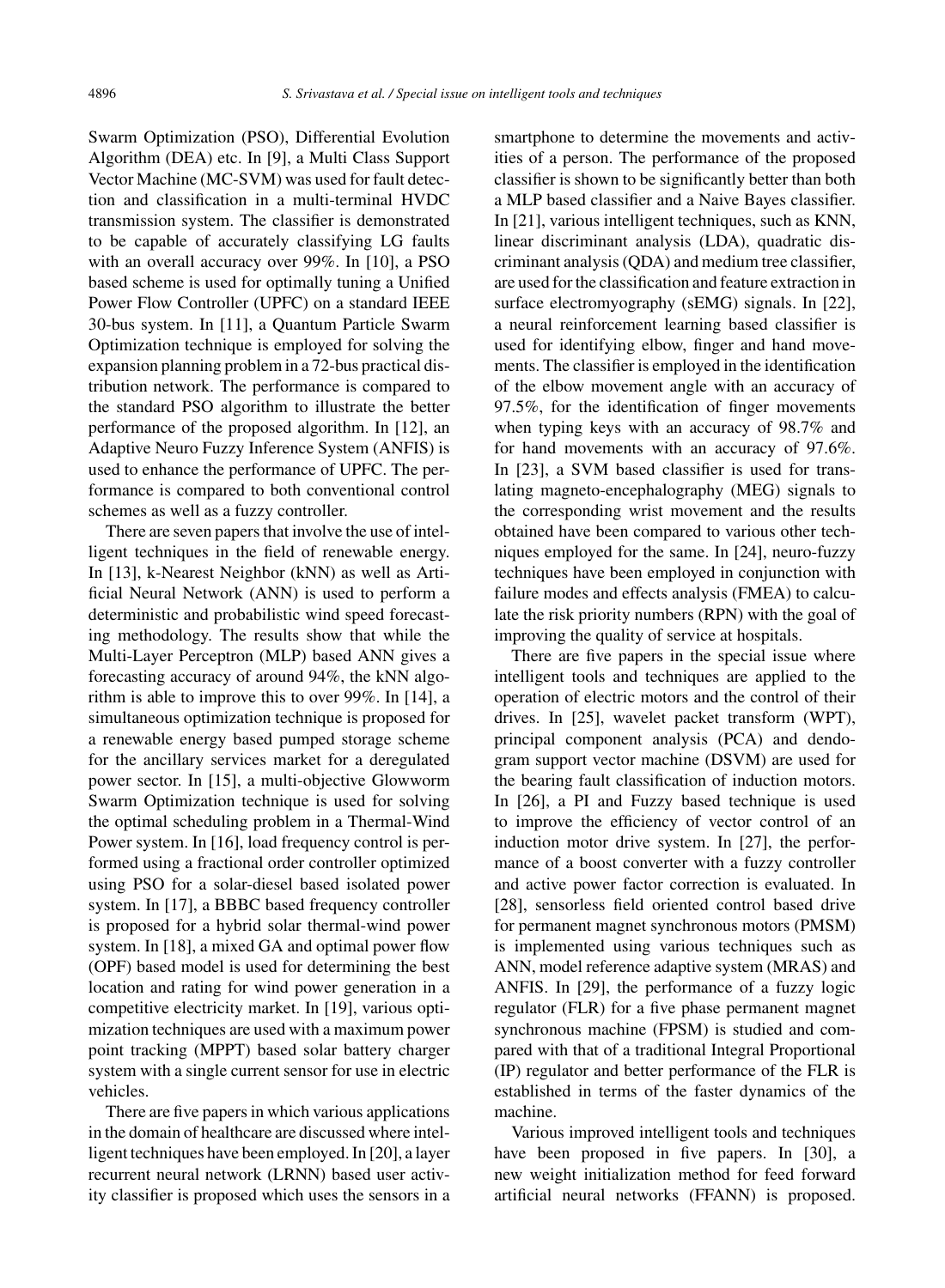Experiments performed on multiple datasets demonstrate the efficacy of the proposed scheme over the random weight initialization that is traditionally used with neural networks. In [31], a nature-inspired metaheuristic algorithm – moth flame optimization – is used for the generation of test sequences in state based testing. In [32], the authors discuss intuitionistic fuzzy parameterized fuzzy soft set (IFP-FS set) and its application in decision making problems. In [33], the authors introduce Interval Valued q-Rung Orthopair Fuzzy Sets (IVqROFSs) and present some of its important operations such as negation, union and intersection. Comparison and contrast is drawn with Intuitionistic Fuzzy Sets (IFS) and Pythagorean Fuzzy Sets (PFS). In [34], a novel squared pinball loss twin support vector regression model (SPTSVR) is proposed. The proposed model solves a pair of strongly convex minimization problems having unique solutions which are obtained by simple functional iterative method and a comparison with support vector regression (SVR), least squares support vector regression (LS-SVR) and twin support vector regression (TSVR) methods illustrate the effectiveness and a usefulness of the proposed scheme.

The application of intelligent techniques to image processing is a fast growing field of study. There are four papers from this domain. In [35], a technique for detection of copy-move forgery in images is presented which is capable of better detection of forged images with lesser number of features and computing power. The effectiveness of the technique as an image forensic tool is also demonstrated. In [36], a new Spatial Intuitionistic Fuzzy C-means (S-IFCM) technique is presented which uses Cityblock distance to compute the rank between two pixels. Experiments were performed on various noisy images including MRI brain image, to assess the performance of the proposed algorithm and comparisons were done with existing hard, fuzzy and intuitionistic methods to demonstrate the effectiveness of the proposed method. In [37], a technique for illumination normalization in images using homomorphic filtering and reflectance ratio is discussed which is capable of improving the performance of face recognition techniques under diverse illumination conditions. In [38], a real time novel algorithm to reckon number of eye blinks in a video sequence using eye facet correlation (EFC) is proposed. The proposed algorithms is classified with existing classifiers like SVM, QSVM, KNN and DTREE, and show an increase in accuracy to 99.8%, validates the effectiveness and correctness of the algorithm.

There are 3 papers covering the use of fuzzy techniques in the domain of robotics. In [39], a fractional order fuzzy proportional derivative with fractional order integrator (FOFPD+FOI) controller is used for a three link robotic manipulator system and its performance is compared to that of PID, FOPID and IOFPD+IOI controllers. In [40], a robust fractional order fuzzy sliding mode PID controller (FOFSM-CPID) is proposed for a two link robotic manipulator system and its performance is investigated in comparison with other control schemes for the robotic manipulator system. In [41], the performance of a neuro-fuzzy control scheme for a 6-degree of freedom (6-DoF) robotic arm is evaluated and compared to traditional PID controllers. The results showing the improvement in performance of the neuro-fuzzy control scheme is validated using experiments performed on a hardware test bench.

There are two papers covering the application of intelligent techniques in control systems. In [42], Grey Wolf Optimization (GWO) technique is employed in the control of a doha model reverse osmosis water treatment plant. The performance of the GWO-PID controller is compared with that of PID controller optimized using other meta-heuristic algorithms such as ABC and ACO. In [43], techniques of applying evolutionary algorithms for the modeling of fractional order chaotic systems are evaluated. The modeling of fractional order chaotic systems such as Financial System, Chen System, Lorenz's system and 3 Cell Net systems are considered and are modeled with the help of ABC and ACO algorithms.

The remaining papers of the special issue cover the application of intelligent techniques in a variety of different domains. In [44], a novel feature extraction technique for palmprint recognition is proposed using Oriented Gabor Gradients (OGG). The proposed technique is evaluated on multiple palmprint datasets and is compared to Histogram of Oriented Gradients (HOG), Gabor Transform, Gaussian Membership based Features (GMF), Absolute Average Deviation (AAD) and Mean Features to illustrate the superiority of the proposed OGG method. In [45], various supervised and unsupervised learning techniques are used to perform market segmentation for use in ecommerce applications. Self-Organized Map (SOM), SVM and KNN techniques are used to perform market segmentation using primary survey data collected from the users of e-commerce markets. Evolutionary algorithms are used to further improve the performance of these market segmentation techniques. In [46], an efficient multistage bandwidth allocation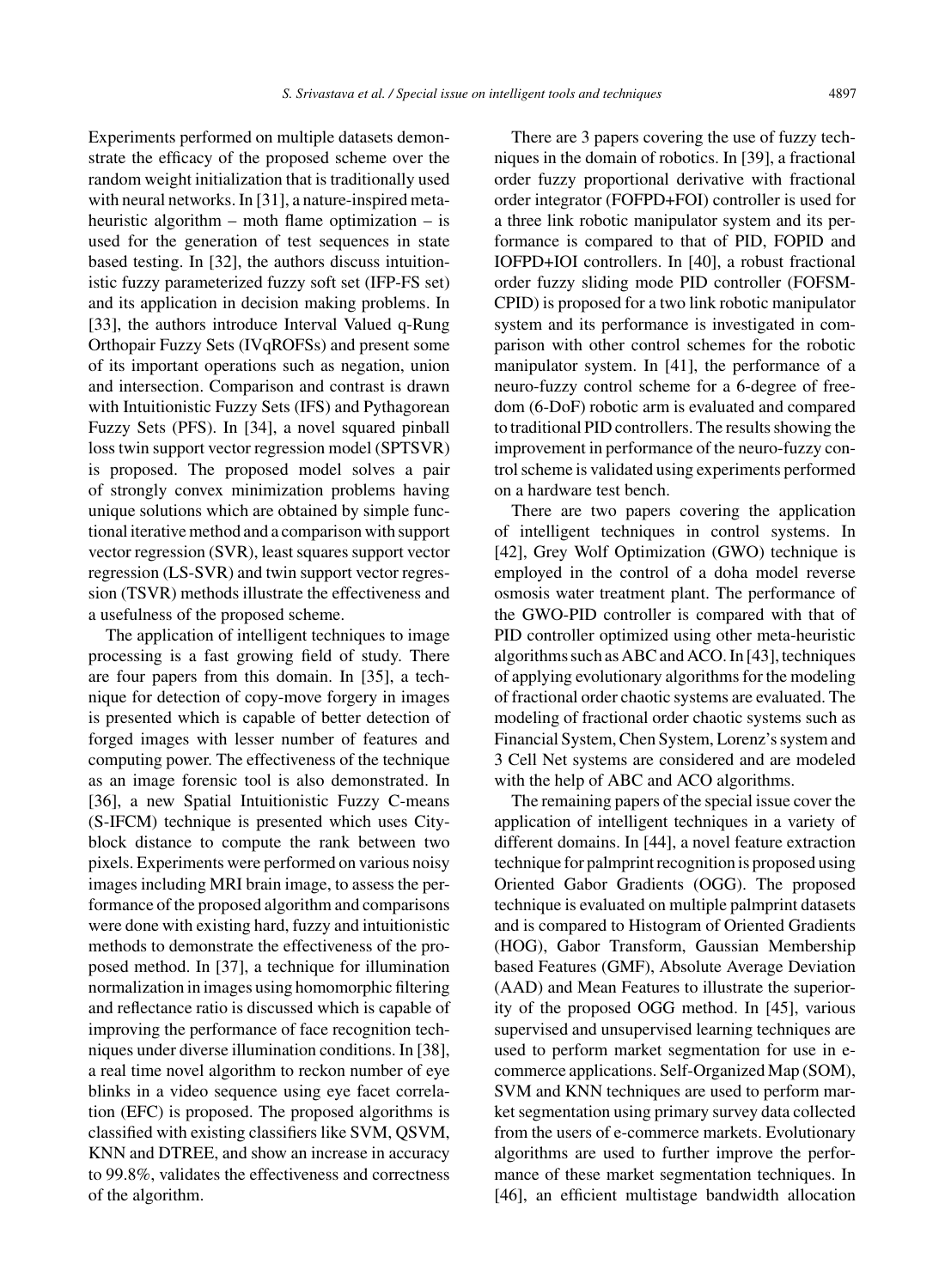technique is proposed for the migration of virtual machines (VMs) in a cloud computing environment. In [47], a public key cryptography based user authentication scheme is discussed where the requirement of a smart card is eliminated. In [48], Empirical Mode Decomposition (EMD) and ANN based techniques are used for performing fault diagnosis in rolling bearings in a mechanical system. Various types of ANNs, such as MLP, Radial Basis Functions (RBF), Probabilistic Neural Network (PNN), Generalized Regression Neural Network (GRNN), Linear Vector Quantization (LVQ), are used for the fault classification.

Finally, in [49] the authors present an application of intelligence technique in civil engineering domain to analyze the structural health condition monitoring by using Gene Expression Programming (GEP). In this paper, authors have predicted the high performance concrete (HPC) compressive strength (HPCCS) at highly complex behavior.

In conclusion, this special issue would not have been possible without the help of many people. As guest editors, we would like to take this opportunity to thank the authors for their contributions and the reviewers for their invaluable comments and timely responses. We would like to thank NSIT for providing necessary resources & platform and the division of instrumentation and control for their great management to give our delegates such a unforgettable experience of event. We would like to thank the UG, PG and Ph.D students for their tremendous work. We also would like to thank the JIFS Editor-in-Chief and staff for their support during the preparation and production of this special issue.

## **References**

- [1] M. Jamil and A. Sharma, Reconfiguration of Electrical Distribution system using ACO methodology, *Journal of Intelligent & Fuzzy Systems (JIFS)* **35** (2018), 4901–4908.
- [2] S. Tiwari, B. Dwivedi and M.P. Dave, A multi-stage hybrid artificial intelligence based optimal solution for energy storage integrated mixed generation unit commitment problem, *Journal of Intelligent & Fuzzy Systems (JIFS)* **35** (2018), 4909–4919.
- [3] N.K. Navin, R. Sharma and H. Malik, Solving nonconvex economic thermal power dispatch problem with multiple fuel system and valve point loading effect using Fuzzy Reinforcement Learning, *Journal of Intelligent & Fuzzy Systems (JIFS)* **35** (2018), 4921–4931.
- [4] D.K. Mishra, T.K. Panigrahi and P.K. Ray, Asit mohanty, performance enhancement of AGC under open market scenario using TDOFPID and IPFC controller, *Journal of Intelligent & Fuzzy Systems (JIFS)* **35** (2018), 4933–4943.
- [5] A. Singh, N. Kumar, B.P. Joshi and B.K. Singh, Load frequency control with time delay in restructured environment,

*Journal of Intelligent & Fuzzy Systems (JIFS)* **35** (2018), 4945–4951.

- [6] A. Singh, N.K.B. Prasad Joshi and K.S. Vaisla, AGC using adaptive optimal control approach in restructured power system, *Journal of Intelligent & Fuzzy Systems (JIFS)* **35** (2018), 4953–4962.
- [7] A. Banshwar, N.K. Sharma, B.B. Sharma, Y.R. Sood and R. Shrivastava, Mixed GA-OPF based optimal procurement of energy and operating reserve in deregulated environment, *Journal of Intelligent & Fuzzy Systems (JIFS)* **35** (2018), 4963–4969.
- [8] N.K. Yegireddy, S. Panda, T. Papinaidu and K. Praveen Kumar Yadav, Multi-objective non dominated sorting genetic algorithm-II optimized PID controller for automatic voltage regulator systems, *Journal of Intelligent & Fuzzy Systems (JIFS)* **35** (2018), 4971–4975.
- [9] M. Asim, A. Riyaz, S. Tiwari and A. Verma, Performance evaluation of fuzzy controller for boost converter with active PFC, *Journal of Intelligent & Fuzzy Systems (JIFS)* **35** (2018), 5169–5175.
- [10] S.P. Jaiswal and V. Shrivastava, A PSO based search for optimal tuning and fixing of UPFC to improve usefulness of distribution system, *Journal of Intelligent & Fuzzy Systems (JIFS)* **35** (2018), 4987–4995.
- [11] R.K. Malee, A.S. Chundawat, N. Maliwar and A.K. Sharma, DG integrated distribution system expansion planning with uncertainties, *Journal of Intelligent & Fuzzy Systems (JIFS)* **35** (2018), 4997–5006.
- [12] R.K. Chauhan, M. Hasan and J.P. Pandey, Intelligent control model to enhance the performance of unified power quality conditioner, *Journal of Intelligent & Fuzzy Systems (JIFS)* **35** (2018), 5007–5020.
- [13] A. Azeem and N. Fatema, *k*-NN and ANN based deterministic and probabilistic wind speed forecasting intelligent approach, *Journal of Intelligent & Fuzzy Systems (JIFS)* **35** (2018), 5021–5031.
- [14] S. Roy, A. Banshwar, N.K. Sharma and Y.R. Sood, Simultaneous optimization of renewable energy based pumped storage scheme in energy and ancillary services market under deregulated power sector, *Journal of Intelligent & Fuzzy Systems (JIFS)* **35** (2018), 5033–5043.
- [15] S.R. Salkuti and Y.H. Lho, Multi-objective glowworm swarm optimization for solving the optimal scheduling of thermal-wind power system, *Journal of Intelligent & Fuzzy Systems (JIFS)* **35** (2018), 5045–5054.
- [16] T. Mahto, H. Malik and M. Saad Bin Arif, Load frequency control of a solar-diesel based isolated hybrid power system by fractional order control using partial swarm optimization, *Journal of Intelligent & Fuzzy Systems (JIFS)* **35** (2018), 5055–5061.
- [17] B.K.S.N. Kumar, A. Singh and B. Prasad Joshi, BBBC based frequency controller for hybrid power system, *Journal of Intelligent & Fuzzy Systems (JIFS)* **35** (2018), 5063–5070.
- [18] N.K. Sharma, A. Banshwa, B.B. Sharma, Y.R. Sood and R. Shrivastava, Mixed GA-OPF based prioritized optimal location and rating of wind power generation in deregulated electricity market, *Journal of Intelligent & Fuzzy Systems (JIFS)* **35** (2018), 5071–5075.
- [19] A.Q. Ansari, M. Hasan and N. Islam, Novel optimization technique to charge E-rickshaw battery using single sensor based MPPT of SPV module, *Journal of Intelligent & Fuzzy Systems (JIFS)* **35** (2018), 5077–5084.
- [20] H. Jain and N. Fatema, Layer recurrent neural network based intelligent user activity classification model using